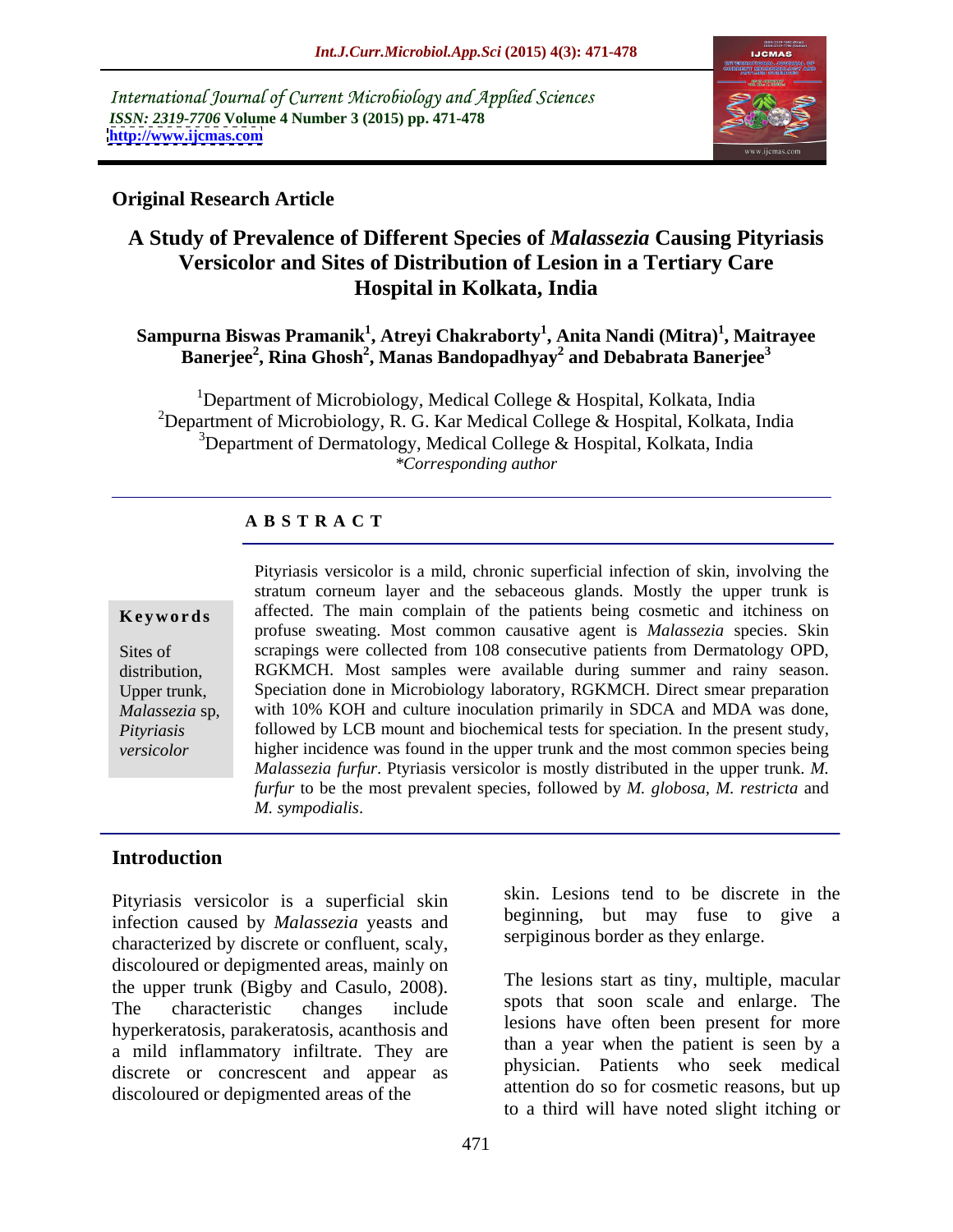of infection is promoted by heat and Malassezia is used for primary humidity (Harrison's principle,  $18<sup>th</sup>$  edn, p. identification, but they don't provide 402). Left untreated, the infection waxes and sufficient information for specific

hypo and hyperpigmented lesions occur,

Members of the genus *Malassezia* are opportunistic yeasts of increasing **Materials and Methods** importance, due in large part to advances in detection and culture methodology which The study was conducted at the department have been allowed their investigation and of Microbiology in collaboration with the revealed their importance in human and Department of Dermatology, R.G.Kar animal diseases (Midgley *et al.,*1998; Crespo-Erchiga and Gue´ho, 2005). The 700004, during the period of June 2011 to lipid- dependent genus *Malassezia* is July 2012. Patients from Kolkata and considered as the causative organism of adjoining districts attending Dermatology pityriasis versicolor. Of which *M. furfur, M.* OPD with hypo- or hyper-pigmented *globosa, M. sympodialis, M. slooffiae, and* macular lesions were taken into *M. obtusa* are considered to be the most consideration. Skin scrapings were collected common aetiologic agents. *M. furfur* is responsible for pityriasis vericolor mainly Dermatology OPD, RGKMCH. The study under tropical climate (Midgley, 2000). The was prospective, cross-sectional, tertiary differences in frequencies of *Malassezia* care hospital based. For each patient species among different studies may be attributed to different culture media (MDA/LNA) and perhaps to ethnic and geographic factors (Crespo-Erchiga *et al.,* 2000). Patients attending Dermatology OPD,

seems to be more common from May to 2012 were examined for pityriasis September (Roberts, 1969a,b). The affected versicolor. Detailed history regarding upper limbs, and backs (Ripon, 3<sup>rd</sup> edn, Pp. 140–145). Extensions to the thigh, neck and forearms may occur but lesions of the scalp, palms, and feet are rare. Some patients have prominent involvement of flexural surfaces, Specimen collection including the inguinal areas. Margins of the

burning in the area of the lesions, Although the morphologic characteristics particularly when sweating. The expression (colony & microscopic examination) for wanes for months and years. identification of isolates. So, to avoid A common observation in reviewing a series carried out. Two simple preliminary tests for of cases of pityriasis versicolor is that both this purpose are, the subculture on SDA(at sometimes on the same patient. dependent species except *M. restricta* Although the morphologic characteristics (colony & microscopic examination) for *Malassezia* is used for primary identification, but they don't provide sufficient information for specific confusion, physiological tests should be  $37 \cdot C$ ) and the catalase reaction. All lipidexhibit a catalase positive reaction.

# **Materials and Methods**

Medical College & Hospital, Kolkata macular lesions were taken into from 108 consecutive patients from following protocol was followed:

### **Clinical assessment**

In temperate climates,the onset of disease macular lesions during June 2011 to July areas are principally on the chest, abdomen, socioeconomic condition, any precipitating <sup>rd</sup> edn, Pp. and aggravating factors, duration of the upper limbs, and backs (Ripon,  $3^{rd}$  edn, Pp. and aggravating factors, duration of the  $140-145$ ). Extensions to the thigh, neck and illness, associated itchiness were taken. Any Patients attending Dermatology OPD, RGKMCH with hypo/hyperpigmented 2012 were examined for pityriasis versicolor. Detailed history illness, associated itchiness were taken. Any drug intake history was also enquired about.

# **Specimen collection**

macules are sharply delineated. Skin scrapings collected from the junction of active lesion and healthy and normal skin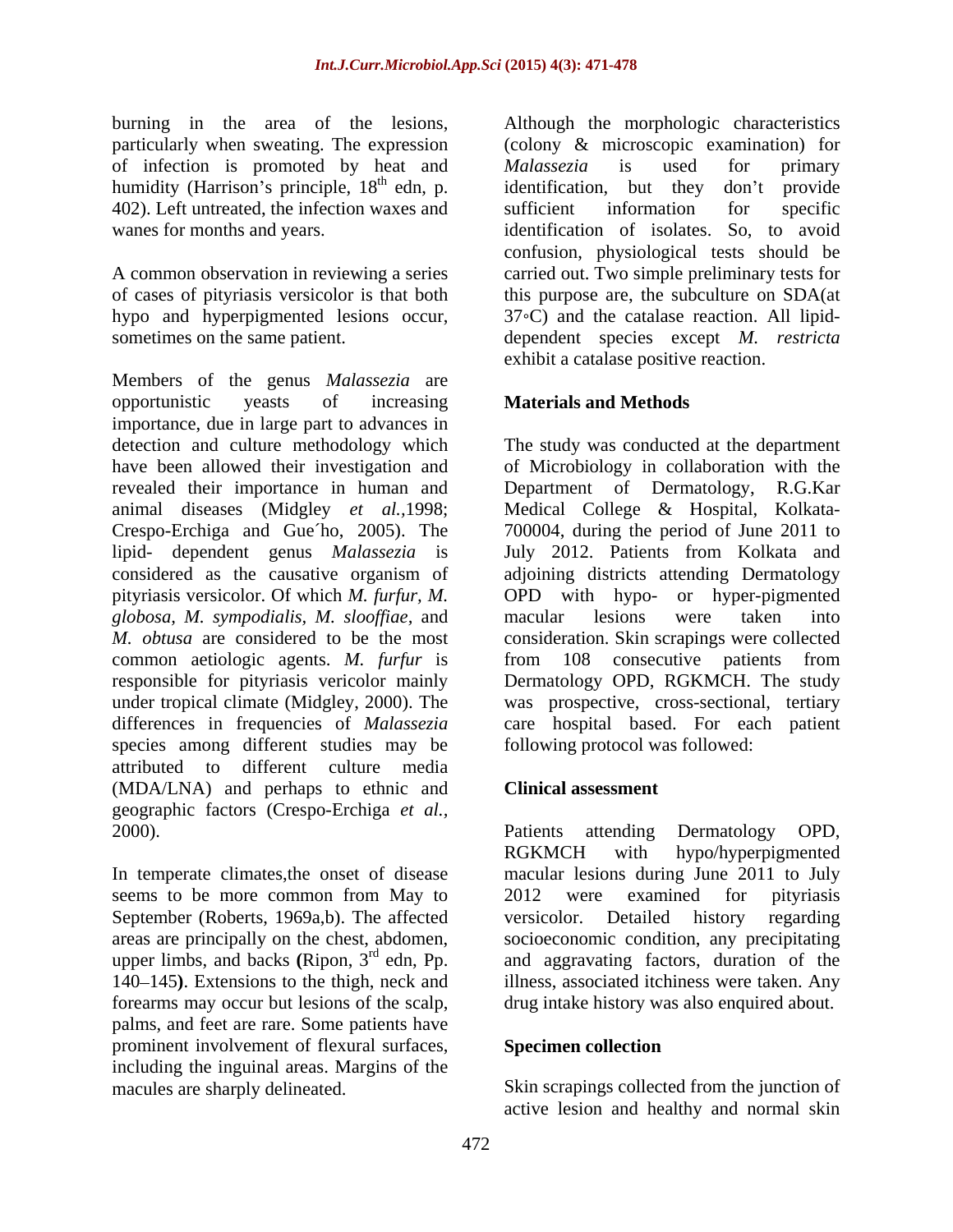with the help of cellotape and sterile scalpel

KOH under direct microscopy. Three skin include hyperkeratosis, parakeratosis,

Fungal growth further processed by gram turnover is found in affected cells. staining, LCB mount (Fig. 2) and biochemical tests for species identification

The study was carried out in the Department

were collected from 108 individuals attending Dermatology OPD.

pityriasis versicolor also showed growth of (56.48%) in number followed by *M. globosa* shows, upper trunk to be mostly affected trunk is affected in 18.52% and 5.55% cases, respectively (Table 2 & Fig. 3).

blade. Pityriasis versicolor is a mild, chronic **Sample processing** The second vertext and characterized by discrete All the samples were examined by 10% areas (Fig. 1). The characteristic changes samples were inoculated in SDCA with acanthosis and a mild inflammatory olive oil overlay, MDA and BA. Cultures infiltrate. The organism can be seen in the were incubated at 37°C and 25°C on D3/D7 upper layers of the stratum corneum and for any fungal growth. electron microscopy shows the presence of infection of skin caused by *Malassezia* confluent, scaly, discoloured or depigmented include hyperkeratosis, parakeratosis, organisms intercellularly. Increased cell turnover is found in affected cells.

such as catalase and urease test, glycine attending Dermatology OPD. The study was assimilation and tween (20,40,60,80) carried out in the department of utilization. Microbiology in collaboration with the **Results and Discussion** College and Hospital, during the midway of The study was conducted on patients carried out in the department of Dermatology department, R.G.Kar Medical June 2011 to July 2012.

of Microbiology in collaboration with the Both hypo- and hyper-pigmented macular Department of Dermatology, R.G.Kar rashes, clinically suspected as pityriasis Medical College and Hospital. versicolor were included in the study Cases included both hypo- and hyper- 108 individuals attending Dermatology pigmented macular rashes, clinically OPD. Out of 108 clinically suspected cases, suspected as pityriasis versicolor. Samples all of which also showed growth of population. Samples were collected from *Malassezia* on cultivation.

One hundred and eight samples suspected of skin and produces clinical disease under *Malassezia* on cultivation. Four *Malassezia* growth of the fungus. Roberts found that species were isolated among 108 culture 97% of clinically normal people carry the positive isolates. *M. furfur* are highest fungus on the scalp and 92% carry it on their (27.78%), *M. restricta* (9.26%) and *M.* infections occur in the cornified layers of the *sympodialis* (6.48%) (Table 1). This epidermis. Moderate hyperkeratosis may be configuration is also depicted through a pie seen. Plugging of the follicle followed by an diagram. Distribution of affected sites overgrowth of yeast that thrives in the (43.52%) and very close to it is combined aetiology. *Malassezia* yeasts require free type of lesion (32.4%). Only face and lower fatty acids for survival. Usually, they are *M. furfur* is a member of the normal flora of certain conditions that permit massive trunk (Roberts, 1969a,b). *Malassezia* sebaceous environment is believed to be the found in the stratum corneum and in the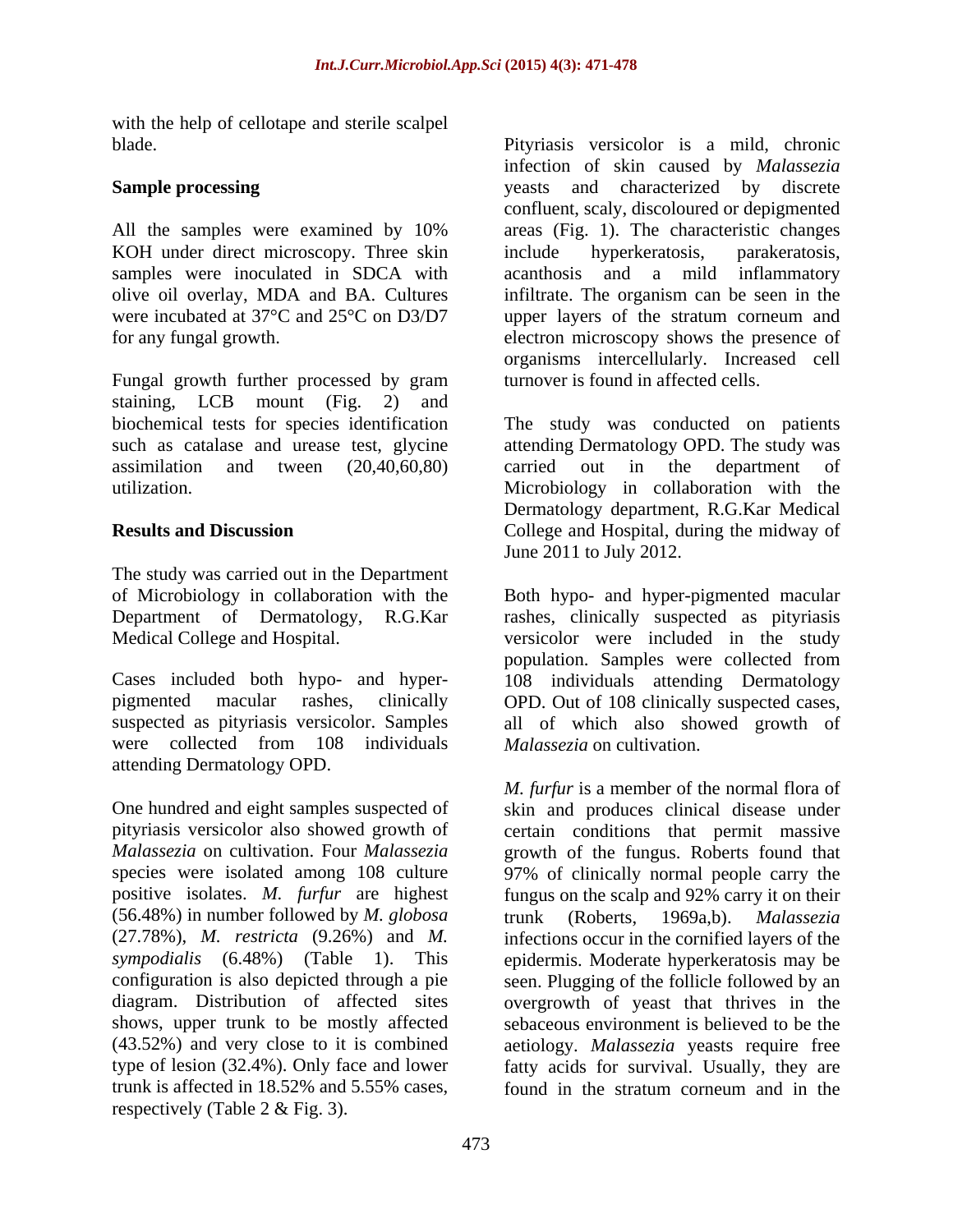pilar folliculi in areas with increased observed that more than one sibling in a

Pityriasis versicolor is known to affect married couples than in the general mainly young adults (Choudhary *et al.*, population. The present study also didn't 2010; Shams *et al.*, 2001, Sugita *et al.*, find any familial association in the study 2003). The commonest age group affected is 25-30 years in males and 20-25years in females but it may occur in children (El- The present study conducted among 108 Hefani *et al.,* 1971; Michalowski *et al.,* clinically suspected pityriasis versicolor 1963; Miskeen *et al.,* 1984) and in the aged. This may be due to varying geographical *Malassezia* species whereas in various and environmental conditions. In temperate studies most commonly isolated species are climates, the onset of disease seems to be seven in number. Choudhary *et al.,* (2010) more common from May to September. and Shams *et al.* (2001) isolated 12 Among the 50 Korean patients studied by *Malassezia* species of which *M. globosa,M.* Kim & Suh, 66% reported an onset between June and August. All systemic infections significant. Present study also documented due to *M. furfur* or *M. pachydermatis* have this fact. It revealed *M. furfur* to be the most been reported in patients (sply, in neonates) prevalent species among the 108 culture who were receiving IV lipid positive cases. It is supported by a few hyperalimentation (Larocco *et al.,* 1988; studies conducted under the tropical climate Long and Keyserling, 1985; Redline *et al.,* (Miranda *et al.,* 2006; Aspiroz *et al.,* 2002). 1985). *M. furfur* has not been isolated as a Next in frequency was *M. globosa* followed saprophyte from nature or from domestic or by *M. restricta* and *M. sympodialis*. These wild animals, whereas *M. pachydermatis* has findings are contradictory to the studies by been found more commonly in animals than Aspiroz *et al.* (2002), Crespo-Erchiga *et al.* in humans (Salkin *et al.,* 1978; Yarrow and (2000), Roberts (1969a,b) and Crespo Ahearn, 1984). Erchiga *et al.* (2000). Dutta *et al.* (2002)

The association of PV with malnutrition, Cushing's disease, diabetes, oral 58.2%, 55% and 55% respectively. contraceptions, immunosuppression and pregnancy was frequently mentioned (Burke

determined susceptibility. In a study it was that 54% of isolates belonged to *M. globosa*

sebaceous gland activity such as the chest family could get the infection. A positive and back. The yeasts hydrolyze triglycerides family history of approximately 17% was into FFA and create long chain and medium noted in more than one study (Faergemann chain fatty acids from free fatty acids. and Fredriksson, 1979; Krisanty *et al.,* Healthy children less than 1yr age usually 2009). While in spite of long intimate do not carry *M. furfur* on the skin contact between the parents, infection found (Faergemann and Fredriksson, 1980). to be restricted to one of them. Workers found no higher frequency of the disease in population.

> cases revealed prevalence of four *sympodialis* and *M. furfur* were of clinically who isolated *M. globosa* as the most common species at the frequencies of

*et al.,* 1985; Faergemann, 1995) but in the South India by Kindo *et al.,* (2004) revealed present study we didn't find any such that *M. sympodialis* is the commonest agent association. (58.3%) followed by *M. globosa* (39.6%). There is also some evidence of genetically conducted by Dutta *et al.* (2002) revealed In two similar studies have been done in Another study from North-Central India,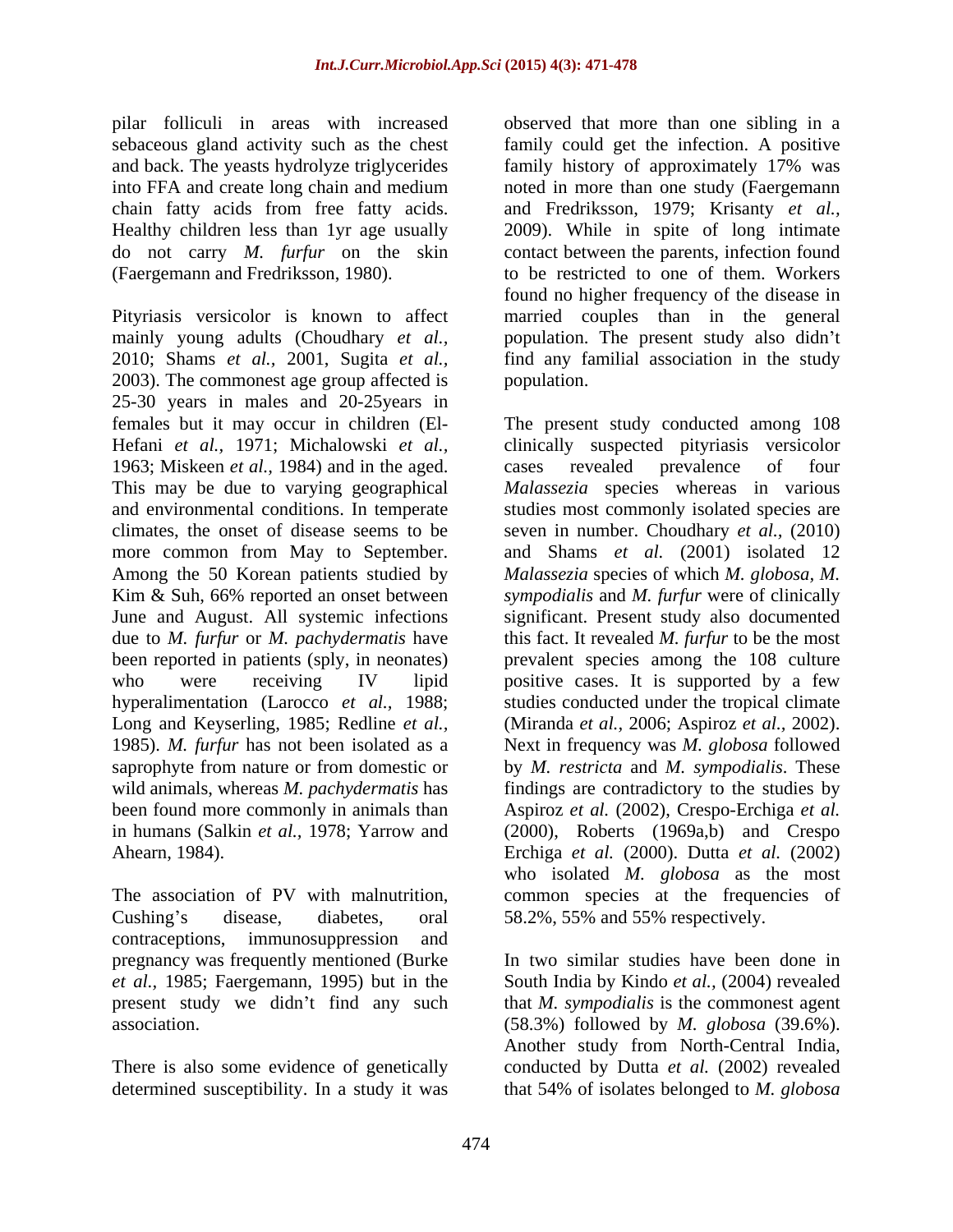and the next common species being *M. furfur* (30%).

explained by high lipolytic activity (Dutta *et M. globosa, M. restricta* and M. *al.,* 2002). A few studies have found *M.* 

versicolor. Both hypo- and hyper-pigmented

macular rashes were seems to be clinically significant.

Of the previous 17 studies, 11 showed *M.*  The lesion is most prevalent in upper trunk. *globosa* to be the most common species The present study also suggests *M. furfur* to isolated. Its pathogenecity might be be the most prevalent species, followed by *sympodialis* to be the most common species. Superficial skin disease involving upto the Thus *Malassezia* species were found to be sebaceous glands. The main complain of the the causative organism of pityriasis patients being cosmetic and itchiness on *M. globosa, M. restricta* and *M. sympodialis*. Pityriasis versicolor is a stratum corneum layer of the skin and the profuse sweating

**Table.1** Prevalence of different *Malassezia* species among the total culture positive cases

| TOTAL NO. OF CULTURE POSITIVE CASES | 108         |
|-------------------------------------|-------------|
| M. furfur                           | 61(56.48%)  |
| M. globosa<br>$\sim$                | 30(27.78%)  |
| M. restricta                        | 10(9.26%)   |
| M. sympodialis                      | $7(6.48\%)$ |

Table 1 demonstrating the prevalence of four *Malassezia* species among 108 culture positive isolates. *M. furfur* isolates are highest (56.48%) in number followed by *M. globosa* (27.78%), *M. restricta* (9.26%) and *M. sympodialis* (6.48%).This configuration is also depicted through a pie diagram.

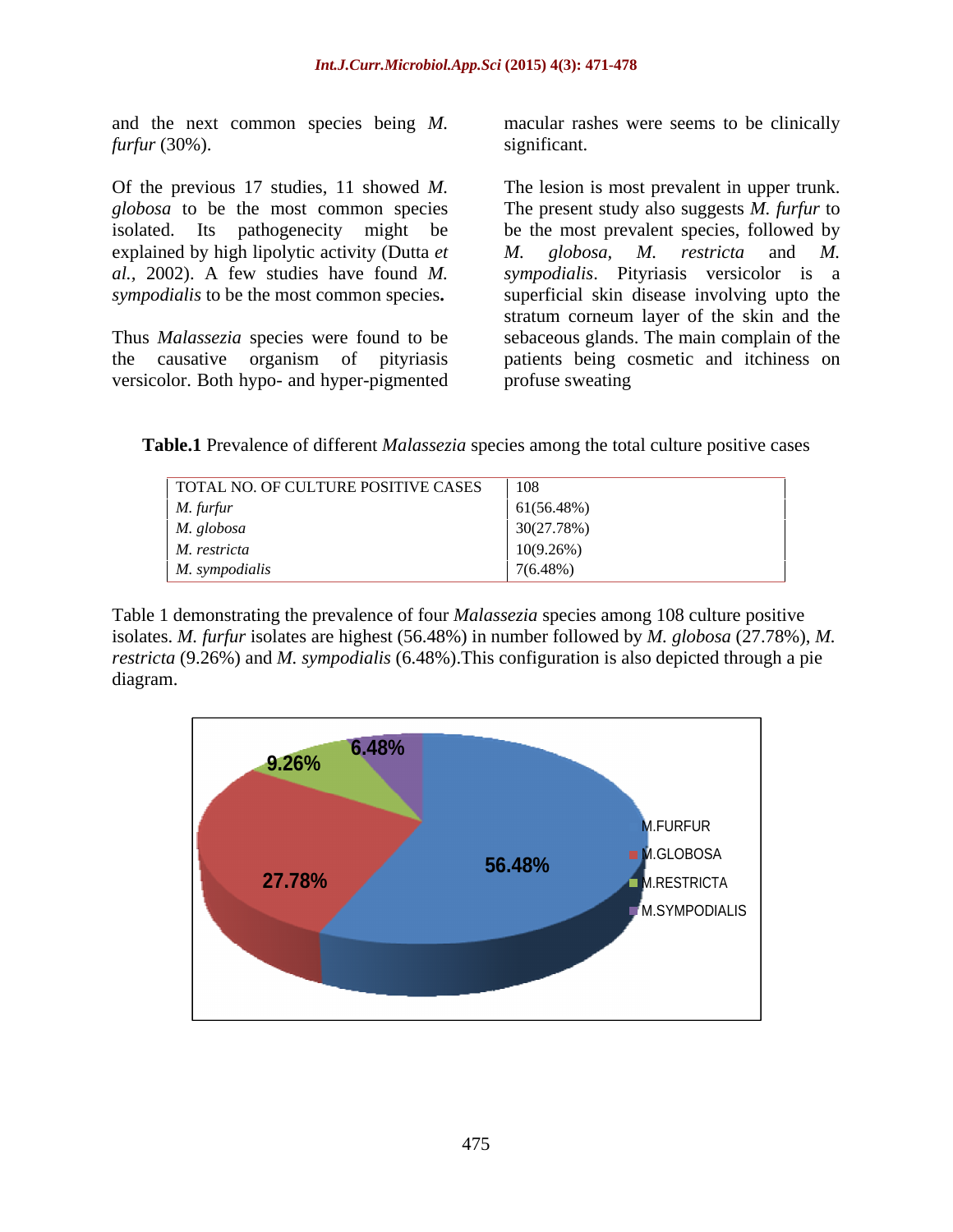### *Int.J.Curr.Microbiol.App.Sci* **(2015) 4(3): 471-478**

**Table.2** Distribution of cases according to sites of lesion.

Table 2 demonstrating the distribution of affected sites; Upper trunk is mostly affected (43.52%) and very close to it is combined type of lesion (32.4%). Only face and lower trunk is affected in 18.52% and 5.55% cases, respectively.

**Fig.1** Hypopigmented lesions in Pityriasis **Fig.2** LCB mount showing yeast cells of *M. furfur*



**Fig.3** Distribution of pityriasis versicolor according to sites of lesion



Figure 3 demonstrating the distribution of lesion according to its sites of involvement. Upper trunk is mostly affected (43.52%) followed by combined type of distribution (32.4%).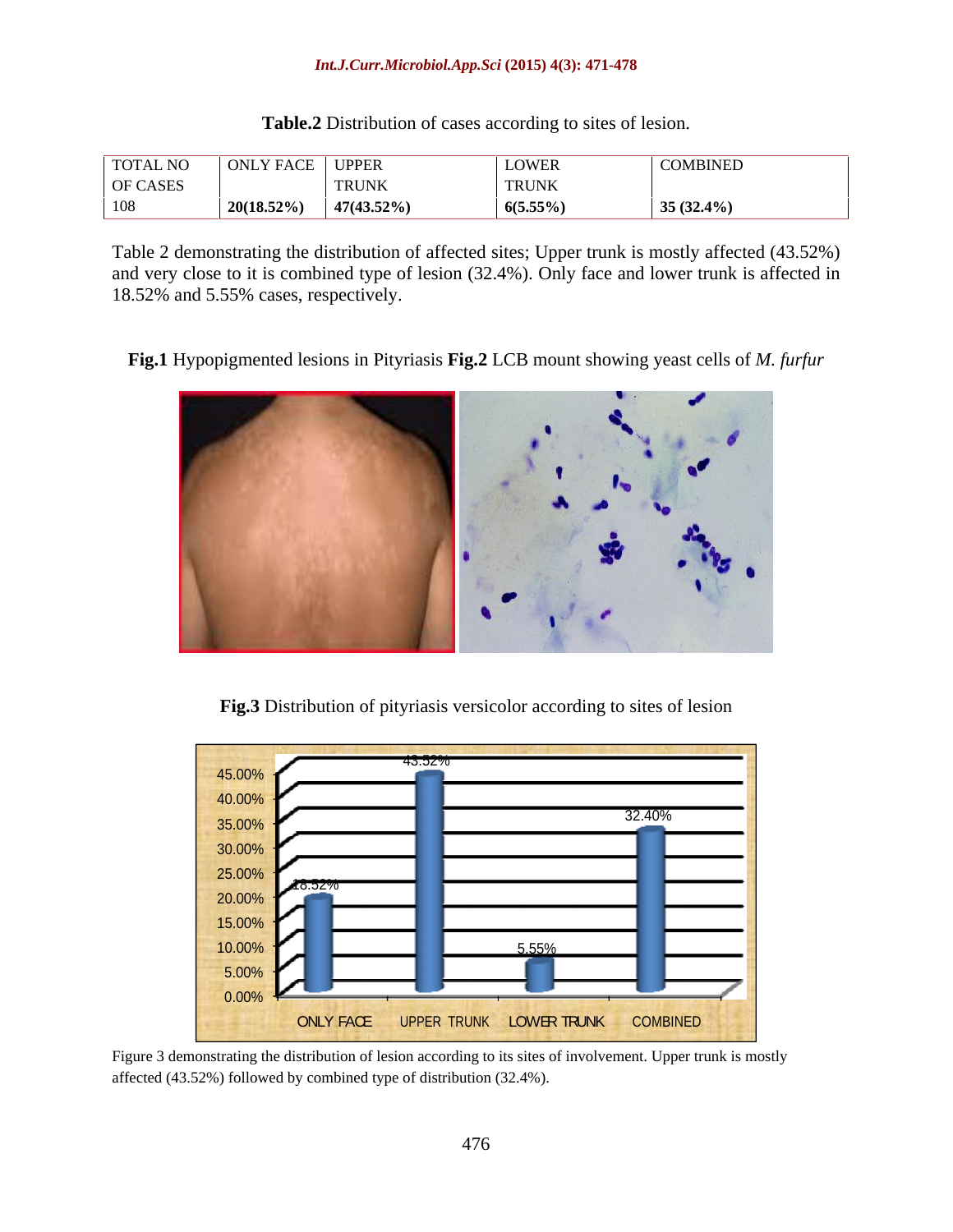I express my gratitude to Dr. Manas Bandopadhyay, who was my guide in Crespo Erchiga, V., Ojeda Martos, A., Vera performing this research work as Casano, A., Crespo Erchiga, A., dissertation during my post graduate trainee<br>
Sanchez Fajardo, F. 2000. period. Also Dr. D Banerjee, HOD & Prof of dermatology department, Rgkmc, who was also my coguide, help me a lot to collect Dermatol., 143: 799–803. samples and providing his valuable Crespo Erchiga, V., Ojeda Martos, A., Vera opinions. I have been supported by the Microbiology laboratory of RGKar Medical & Hospital where I completed my MD in Microbiology. The expenses of the research work were carried out partly by government 148. and partly by me.

- Aspiroz, C., Ara, M., Varea, M., Rezusta, *Malassezia* globosa and *Malassezia*
- Bigby, M., Casulo, C. 2008. Pityriasis versicolor. In: Burns, T., Breathnach, 823–824.
- Burke, R.C. 1985. Tinea versicolor: Faergemann, J. 1995. *Tinea versicolor*  Pityriasis Versicolor in Europe: 1–11. Meinhof, W. (Ed). Oral therapy in Frankfurt, Feb 1985. The Medicine
- Choudhary, R., Singh, S., Banerjee, T., Tilak, R. 2010. Prevalene of different *Malassezia* species in Pityriasis

**Acknowledgement** Versicolor in Central India. *Indian J. Dermatol. Venereol. Leprol.,* 76(2): 159–164.

- Sanchez Fajardo, F. 2000. *Malassezia* globosa as the causative agent of Pityriasis Versicolor. *Br. J. Dermatol.,* 143: 799–803.
- Casano, A., Crespo Erchiga, A., Sanchez Fazardo, F., Guheo, E. Mycology of Pityriasis versicolor. *J. Mycol. Med.,* 9: 143 148.
- **References** *Malassezia* species. In: Hay, R., A., Rubio, C. 2002. Isolation of infections, mycology, Vol. 5, 10<sup>th</sup> Crespo-Erchiga, V., Gue´ho, E. 2005. Superficial diseases caused by Merz, W. (Eds). Topley and Wilson microbiology and microbial the contract of the contract of the contract of the contract of the contract of the contract of the contract of the contract of the contract of the contract of the contract of the contract of the contract of the contract o edn. Arnold, London, UK.
	- sympodialis from patients with Dutta, S., Bajaj, A.K., Basu, S., Dikshit, A. Pityriasis Versicolor in Spain. 2002. Pityriasis versicolor: Socio-*Mycopathologia,* 154: 111–117. economic and clinico-mycologic study in India. *Int. J. Dermatol.,* 41: 823–824.
	- S., Cox, N., Griffiths, C. (Eds.), El-Hefnawi, H., El-Gothamy, F., Regai, M. Rook's textbook of dermatology, 8th 1971. Studies on Pityriasis edn, Vol. 2. Blackwell Science, Versicolor in Egypt: I. Incidence. Oxford. Pp. 36.10–36.14. Mycosen, 14(5): 225–231. 1971. Studies on Pityriasis
	- Susceptibility factors and (Pityriasis Versicolor). In: Demis, D. experimental in104. Faergemann J. (Eds). Clinical dermatology. Epidemiology and ecology of Lippincott-Raven, Philadelphia. Pp. (Eds). Clinical dermatology. **1–11.** The contract of the contract of the contract of the contract of the contract of the contract of the contract of the contract of the contract of the contract of the contract of the contract of the contract of the co
	- Treatment and prophylaxis. In: Faergemann, J., Fredriksson, T. 1979. Tinea dermatomycosis: a step forward. Proceeding of a symposium. investigation. *Arch. Dermatol.,* 115: Versicolor with regard to seborrhoeic dermatitis: an epidemiologic 966–968. In the set of the set of the set of the set of the set of the set of the set of the set of the set of the set of the set of the set of the set of the set of the set of the set of the set of the set of the set of t
	- Publishing Foundation, Oxford. Pp. Faergemann, J., Fredriksson, T. 1980. Age 89–95. The same state of *Pityrosporum* incidence of *Pityrosporum* incidence of *Pityrosporum orbiculare* on human disease. *Acta Derm. Venereol. (Stockh.),* 60: 531 533.